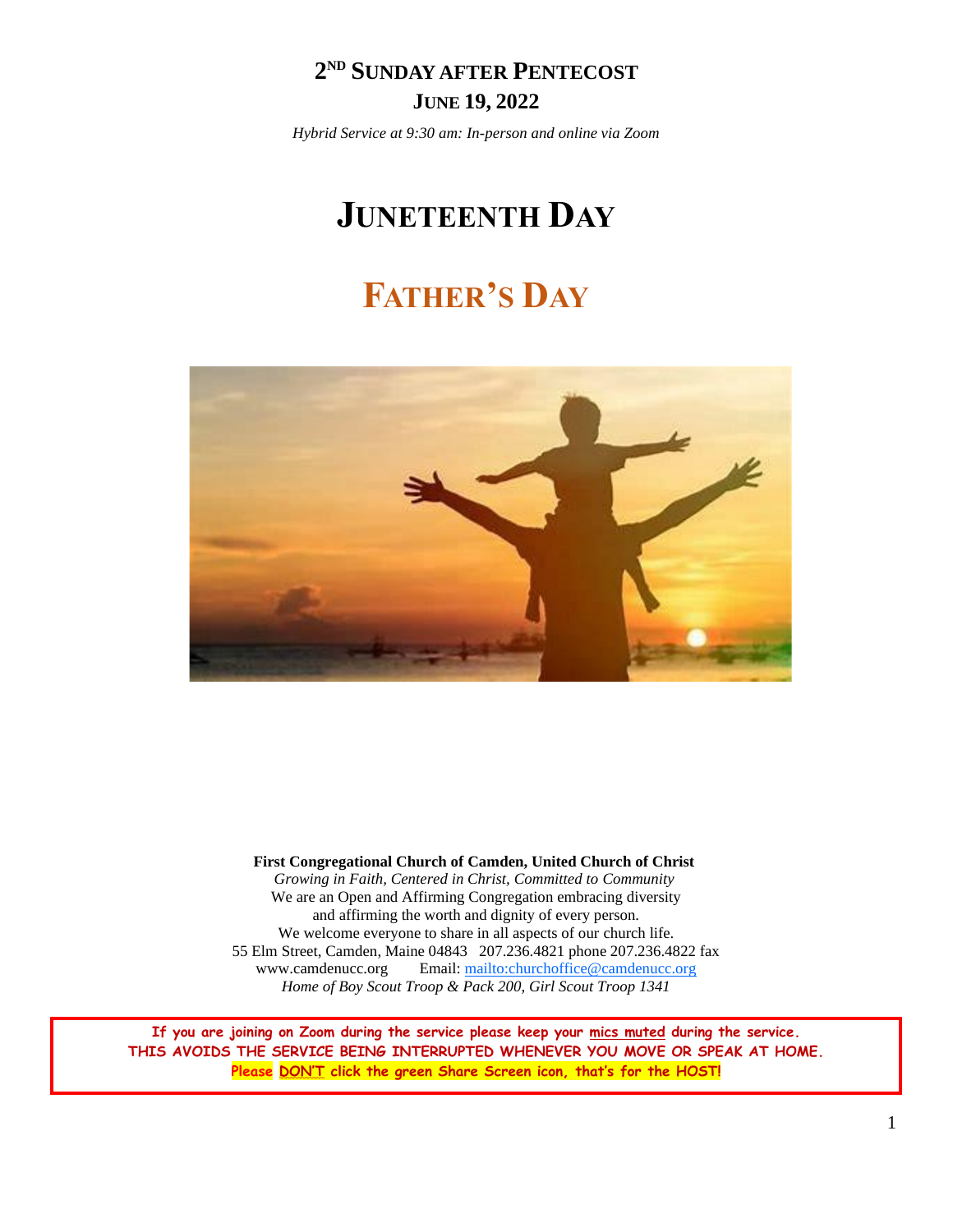### **THE SERVICE OF WELCOME**

*(\* indicates congregation stands, if comfortable doing so)*

PRELUDE: *There is a Balm in Gilead* — Mark Hayes ♪Matt Mainster, piano

WELCOME & ANNOUNCEMENTS Ute Molitor

RESPONSIVE CALL TO WORSHIP *From Psalm 42* Jane Babbitt

Leader: As a deer longs for flowing streams, so my soul thirsts for you, O God.

#### **People: My soul thirsts for the living God.**

- Leader: When shall I come and behold the face of God? My tears have been my food day and night, while people say to me continually, "Where is your God?"
- **People: Hope in the Holy One, for I shall praise God again, my help and my God.**
- **ALL:** *Come and let us worship and praise God who sustains us in all things.*
- \* HYMN *Alleluia, Praise the Lord / Aleluya Y'in Oluwa* [\(https://youtu.be/Wg6ThR\\_pHDs\)](https://youtu.be/Wg6ThR_pHDs) This is an African song used by the Iona Community. **(**All joining us on Zoom receive a PDF link to words & music for all today's hymns. In the sanctuary, we use the hymnals.)
- \* UNISON PRAYER OF INVOCATION *From Iona Community Prayer Book* Jane Babbitt

**God our challenger and disturber, help us to confront all that makes for death and despair in our lives, our communities, our world. May we never lose sight of the possibility of transformation and be continually surprised by people who believe in each other. In Christ's name we pray. Amen.**

\* GLORIA

**Glory to our Creator and to the Christ and to their gift of love, who is Spirit now among us, and throughout all creation: world without end, Amen, amen.**

\* THE PASSING OF CHRIST'S PEACE Patty Fox

*Not an easy peace, not a conditional peace, not a half-hearted peace, but the peace of Christ is with us now. Let us share it with each other:*  Leader: The Peace of Christ be always with you.

**People: And also with you.**

### **THE SERVICE OF THE WORD**

### CHILDREN'S TIME Patty Fox

EPISTLE Galatians 3:23-29 Jane Babbitt Now before faith came, we were imprisoned and guarded under the law until faith would be revealed. Therefore the law was our guide until Christ came, so that we might be reckoned as righteous by faith. But now that faith has come, we are no longer subject to a guide, for in Christ Jesus you are all children of God through faith. As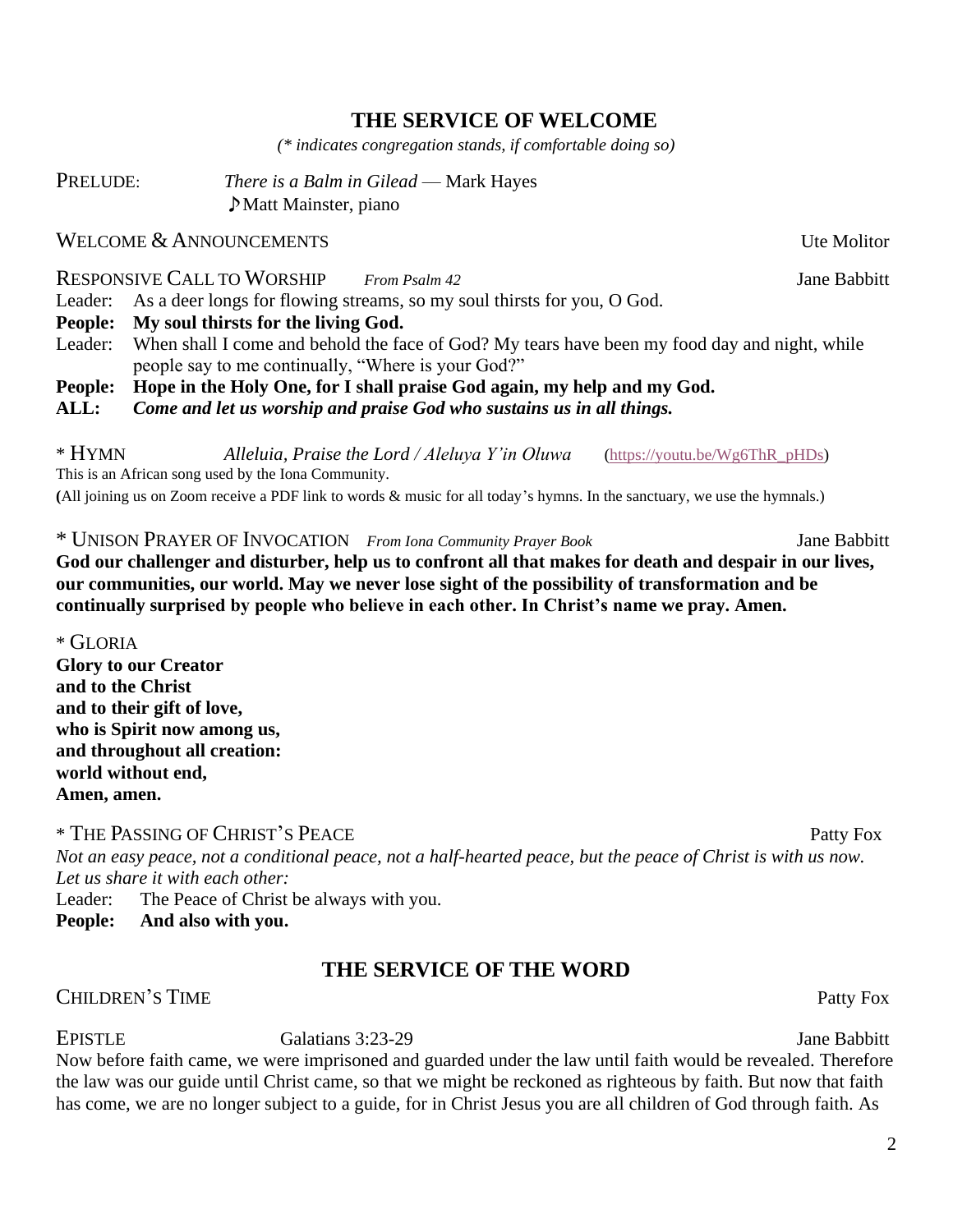many of you as were baptized into Christ have clothed yourselves with Christ. There is no longer Jew or Greek; there is no longer enslaved or free; there is no longer male and female, for all of you are one in Christ Jesus. And if you belong to Christ, then you are Abraham and Sarah's offspring, heirs according to the promise.

### SCRIPTURE Luke 8:26-39

Then they arrived at the country of the Gerasenes, which is opposite Galilee. As Jesus stepped out on shore, a man from the city who had demons met him. For a long time the man had not worn any clothes, and did not live in a house but in the tombs. Seeing Jesus, the man fell down before him and shouted at the top of his voice, "What have you to do with me, Jesus, Child of the Most High God? I beg you, do not torment me," for Jesus had commanded the unclean spirit to come out of the man. (For many times it had seized him; he was kept under guard and bound with chains and shackles, but he would break the bonds and be driven by the demon into the wilds.) Jesus then asked him, "What is your name?" He said, "Legion," for many demons had entered the man. They begged Jesus not to order them to go back into the abyss.

Now there on the hillside a large herd of swine was feeding, and the demons begged Jesus to let them enter these. So he gave them permission. Then the demons came out of the man and entered the swine, and the herd rushed down the steep bank into the lake and was drowned.

When the swineherds saw what had happened, they ran off and told it in the city and in the country. Then people came out to see what had happened, and when they came to Jesus, they found the man from whom the demons had gone, clothed and in his right mind, sitting at the feet of Jesus. And they were afraid. Those who had seen it told them how the one who had been possessed by demons had been healed. Then all of the people of the surrounding country of the Gerasenes asked Jesus to leave them, for they were seized with great fear. So Jesus got into the boat and returned. The one from whom the demons had gone out begged to be with Jesus; but Jesus sent him away, saying, "Return to your home, and declare how much God has done for you." So the man went away, proclaiming throughout the city how much Jesus had done for him.

**SERMON** *Functioning and Thriving COMP COMP COMP COMP COMP COMP COMP COMP COMP COMP COMP COMP COMP COMP COMP COMP COMP COMP COMP COMP COMP* [Alike: A Father-Son Story | KarmaTube](https://www.karmatube.org/videos.php?id=7609) Written and directed by Daniel Martinez Lara and Rafa Cano Mendez

### **THE SERVICE OF GRATITUDE**

\* HYMN #687 *In Christ There is No East or West*

### OUR TIME OF PRAYER Patty Fox

*Please send your joys and concerns to Patty (patty@camdenucc.org) or leave a message on Patty's voice mail (236-4821 option 5). During the worship time, you can write a prayer in via the chat function at the bottom of the screen. Please only share if you have permission by the person you wish to pray for. Please only use first name and keep personal information to a minimum as this will be available publicly.*

And so, to the One who is Love, we bring the prayers of our communities. Where we share in joy or concern, let us respond together, "God, hear our prayers."

THE LORD'S PRAYER Philip Newell, Casa del Sol

**Ground of all being, Mother of life, Father of the Universe, Your name is sacred, beyond speaking. May we know your presence, may your longings be our longings in heart and in action. May there be food for the human family today and for the whole earth community. Forgive us the falseness of what we have done, as we forgive those who have been untrue to us. Do not forsake us in our time of conflict, but lead us into new beginnings. For the light of life, the vitality of life, and the glory of life are yours now and forever. Amen.**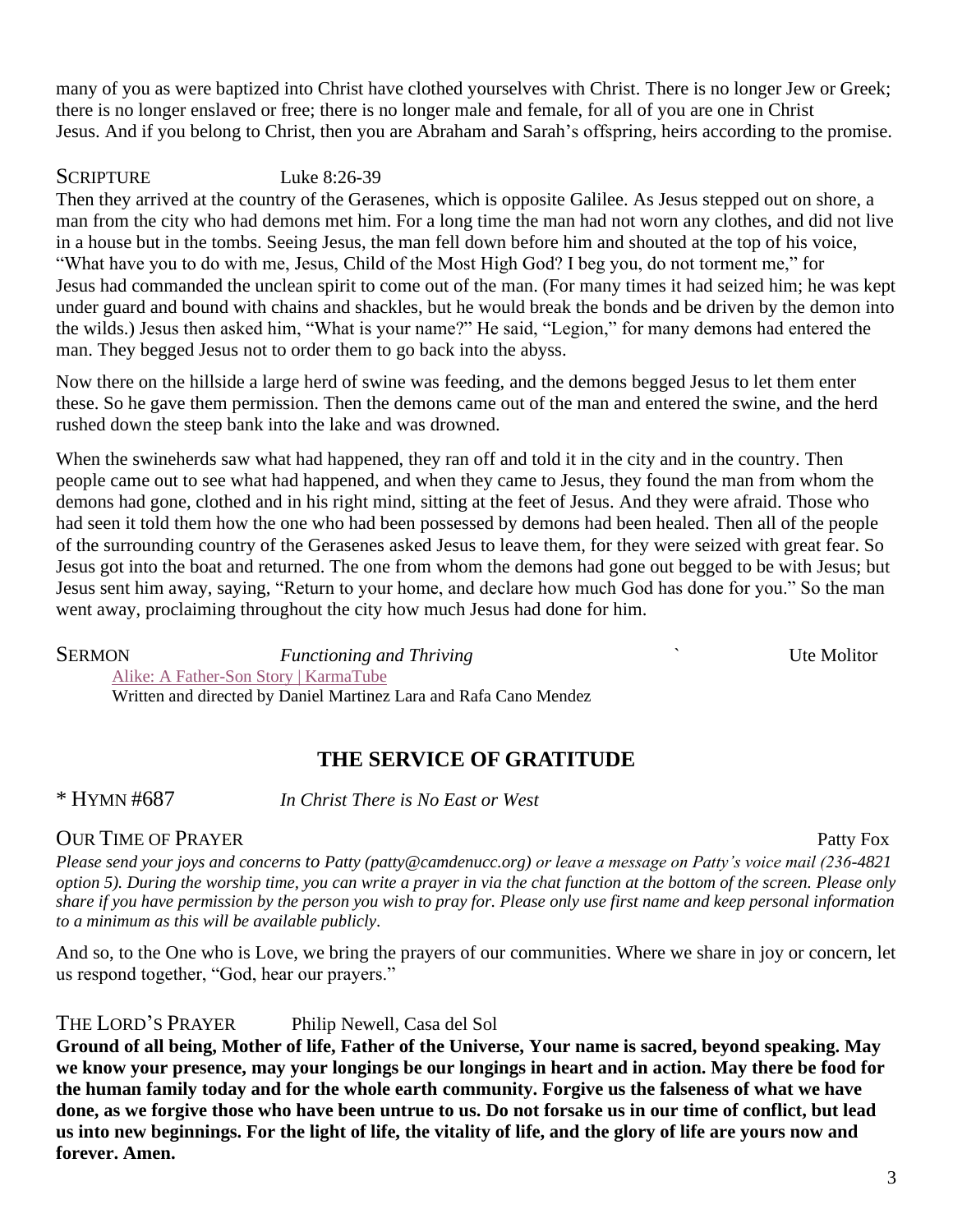# **OFFERTORY INVITATION** Patty Fox

OFFERTORY ANTHEM *As the Deer* –– Marty Nystrom ♪Summer Pick-up Choir (do come and join us, no notice needed -- just arrive any Sunday by 8:30!)

\* DOXOLOGY

*Praise God, from whom all blessings flow; Praise God, all creatures high and low. Praise God in Jesus fully known. Creator, Christ and Spirit one. Amen*.

### \* UNISON PRAYER OF DEDICATION Jane Babbitt

**We are all one human family. In your love you created us. Through your grace you reach out to us. You are great enough to hold us all in your arms at the same time. Help us to open our hearts to the world that you love. Teach us to weave our lives together. We yield to Spirit, offering what we have to the greater good. In this way, each day, we begin again in love. Amen.** 

## **THE SERVICE OF BLESSING**

\* HYMN #442 *We Are Walking/ Siyahamba*  (4 verses: "We are *walking*," – "We are *singing"* – "We are *dancing"* – "We are *praying*)

\*BENEDICTION

\* SUNG BENEDICTION

*Go my children, with my blessing, never alone; Waking, sleeping, I am with you, you are my own; In my love's baptismal river I have made you mine forever, Go my children, with my blessing, you are my own.*

POSTLUDE Siyahamba — John Behnke

♪Matt Mainster, organ

Permission to reprint, podcast, and/or stream certain music in this service obtained from ONE LICENSE with license #A-729715. Excludes music in public domain. All rights reserved.

### **OUR THANKS TO TODAY'S VOLUNTEERS**

Altar Flowers: Given by Cathy Eagleson in loving memory of Merlin Smith Quilted **"Prayers for Ukraine"** behind Altar: Designed, pieced & quilted by Jan Kelsey Children's Talk: Elizabeth Lally Liturgist: Jane Babbitt Deacon on Site: Terri Mackenzie Deacon on Site/Zoom: Judy Cucinotta Greeters: Rick & Judy Schleder, Karen Giansiracusa Ushers: Melvin Achorn, Scott Achorn Coffee Hour Coordinator: Fred Bucklin IT & Tech Support: Carl Trapani, Lou Finston-Fox, Carrick Lally

### **OUR CHURCH MINISTERS & STAFF**

Rev. Dr. Ute S. Molitor, Senior Minister Rev. Patty Fox, Associate Minister Jeanne Denny, Shields Mission Project Administrator Elizabeth Lally, Early Christian Education Leader Emily Bennett & Lara Webb, Sunday School Caregivers Beth Gerrish, Elaine Bisbee, Susan Neisingh, Patti McGowan, Heavenly Threads Inventory Specialists Gayle Palmer, Manager, SOS Room

Matthew Mainster, Minister of Music Tabitha Woodbury, Full Charge Bookkeeper Becky Brace, Office Manager Melissa Chapman, Manager, Heavenly Threads Thrift Shop Kristy McKenney, Assistant Manager, Heavenly Threads Jessica Bergelin, SOS Assistant Manager Ryan Berry, Custodian of Buildings & Grounds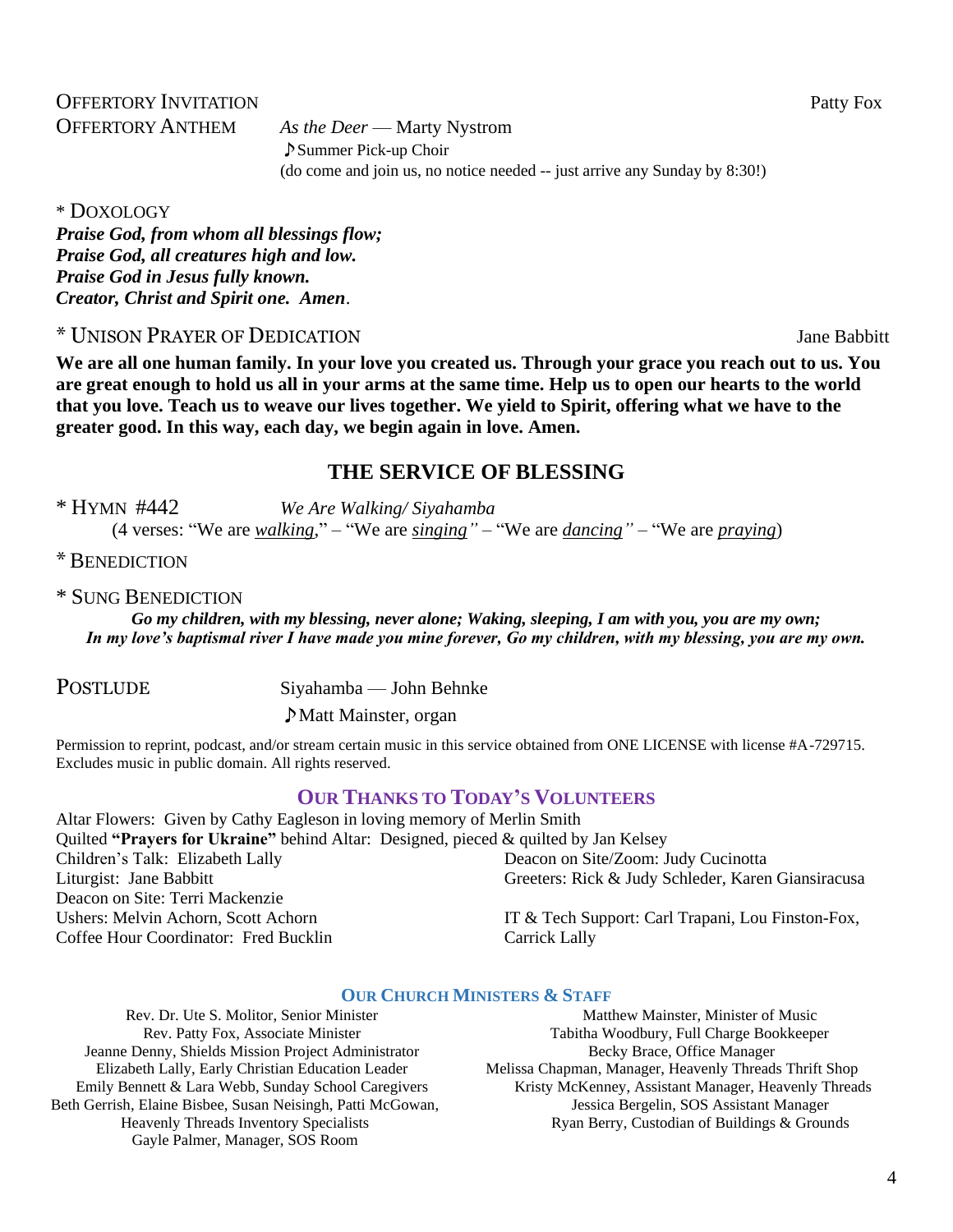

**CELEBRATING GRADUATES IN OUR CHURCH FAMILY!**

Thanks to those who submitted names and congratulations to all.

- **Ethan Caster** Falmouth HS, headed to University of Maine Orono for engineering Grandson of Karen & David Giansiracusa
- **Enzo Cyrus-Giandomenico** 6 th Grade, Newton MA headed to Newton Jr. High **Nonie Cyrus-Giandomenico** 8 th Grade, Newton MA headed to Newton HS Children of Io Cyrus, grandchildren of Lucy Goulet
- **Lou Finston-Fox** Headed to USM's Theater Program from Mass. College of Liberal Arts **Maya Finston-Fox** Baldwin Wallace University, Berea, OH Children of Patty Fox and Lisanne Finston
- **Finn Mills** Camden Hills Regional High School, headed to Worcester Polytechic Institute Son of Shelley and Chris Mills
- **Isabella Kinney** CHRHS, 4.0 average. Headed to Connecticut College to study Forensic Psychology Granddaughter of Pam Brown
- **Grayson Orne** MSSM (Maine School of Science & Math) HS & Associates Degree, headed to Colby College Son of Charlene & Peter Orne, brother of Hayley Orne
- **Hannah Quirk** B.A. Global Affairs, Yale University Daughter of Gerald & Beth Quirk
- **Carole (Carrie) Walker** B.A. Eckerd College, headed to Argentina on a Fulbright grant Granddaughter of Roberta & Gary Walker
- **Kaitlyn Walker-Spencer** Camden Hills Regional High School, headed to Grinnell College Daughter of Sharon and Chris Walker-Spencer, granddaughter of Roberta & Gary Walker
- **Stephanie Walker** US Air Force Officer Training School, 2<sup>nd</sup> Lt., headed to Texas for advance work Granddaughter of Roberta & Gary Walker
- **Owen John Weber** Medomak Valley HS, Salutatorian, headed to Yale University Son of Ed & Susan Weber, brother of Anna Weber
- **Sadie Woodruff** Camden Hills Regional High School, headed to Wesleyan College Niece of Annie & Daniel Woodruff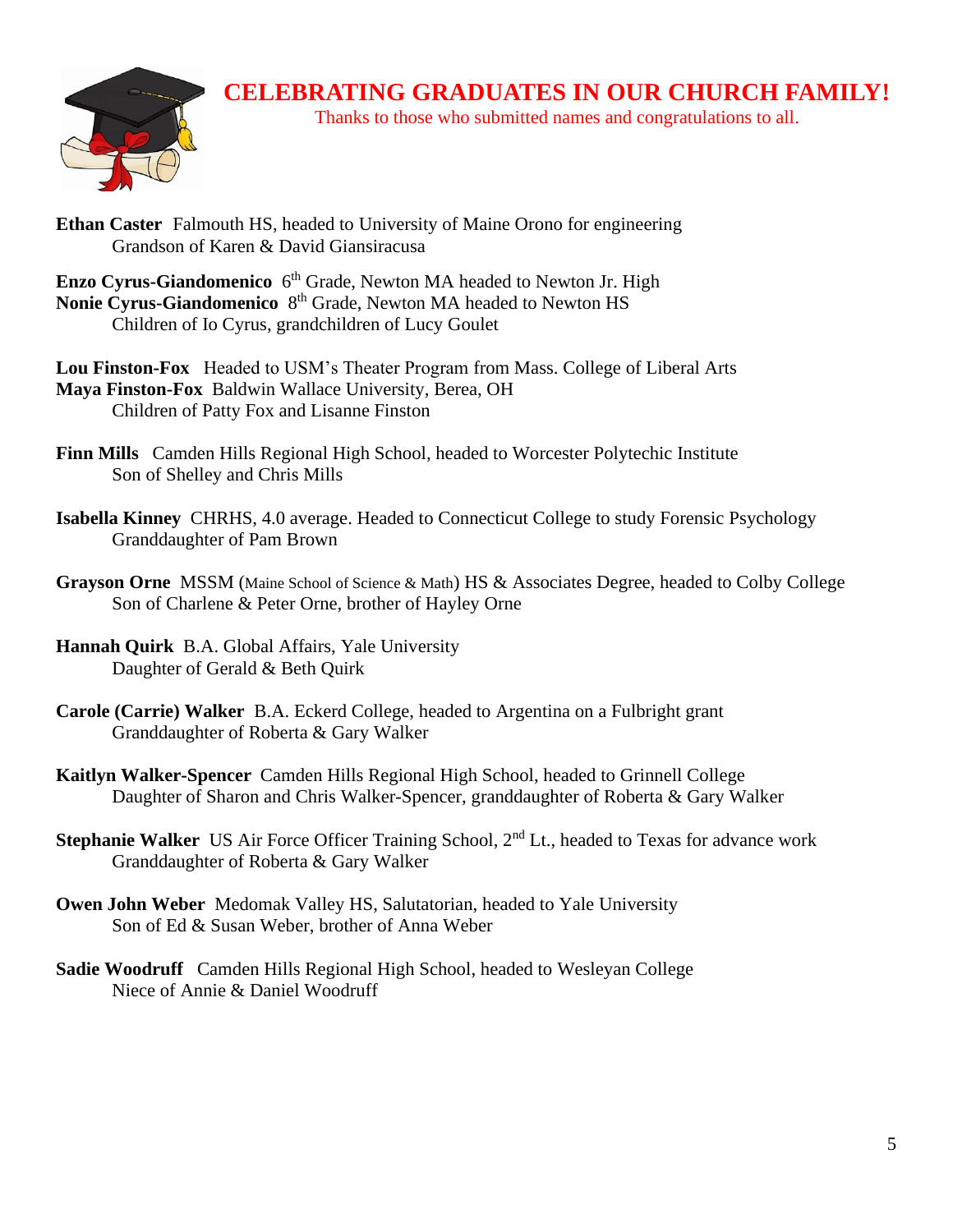# June 19 ~ This Week's Newsletter & Calendar to take home

## **Mindfulness Meditation Summer Classes**

**All classes are 4:30-5:30 pm unless otherwise noted. Please email [ute@camdenucc.org](mailto:ute@camdenucc.org) to register (free). In-Person sessions will be at First Congregational UCC (55 Elm Street, Camden, ME 04843; 236-4821).**

**June 23:** In-person **basic review of Mindfulness Meditation and Practice**

**June 30:** In-person with the theme of **Joy and Happiness**

**July 14:** Zoom based **basic review of Mindfulness Meditation and Practice**

**August 11:** In-person, theme **Loving Kindness Meditation and Basic MM Practice**

**August 25**: Zoom based with the theme of **Joy and Happiness**

**September 1**: In-person, with the theme of **Gratitude and Generosity**

WEDNESDAY, September 7 at NOON (30 minutes), Loving Kindness Meditation on Zoom (note different day and time)

**September 22**: Zoom based with the theme of **Gratitude and Generosity**

**Good will offerings will benefit the Shields Mission Project which provides assistance to individuals and families in Knox County.**



**Mindfulness Meditation Daylong Retreat "Habits that Hurt and Habits that Heal" October 1, 2022, from 9:00-4:30 3 spots left, please contact Ute to sign up.**



### **Summer Pick-Up Choir**

One bit of important music news as we look forward to the beautiful Maine summer ahead: please consider joining the "Pick-up Choir" **any Sunday morning at 8:30 from now until July 31st.** This is a wonderful opportunity to give the choir a try, free of any commitment or separate rehearsals. During the summer we focus on more accessible anthems that only require a little warming up prior to the service, so if you like to sing, just show up—it's as easy as that! Then be sure to

let me know if you or anyone you know would be interested in providing special music throughout August and the first few weeks of September while the choir is on break. But but but––and here's the most important thing I have to say this month––**we are in desperate need of more singers for the fall!** We'll be losing several key members due to moving, round-the-world sailing trips (seriously), new jobs, etc., so if you even remotely enjoy singing––*please*! We want you! Anyone?? I promise we're lots of fun :-)



**FELLOWSHIP AFTER WORSHIP IS BACK. We have 60 volunteers and 12 teams already. Your TEAM will bring goodies, prepare/serve coffee and help clean up. Contact Becky in the office (236-4821 or [becky@camdenucc.org\)](mailto:becky@camdenucc.org) Thanks from Fred Bucklin, Coffee Coordinator.**

**WE NEED 2 MORE VOLUNTEERS RIGHT AWAY, WILL YOU HELP?**



 $\sim$  YOU CAN SIGN UP TO BRING ALTAR FLOWERS ON SUNDAYS  $\sim$ SEE POSTER IN PILGRIM ROOM NEAR KITCHEN DOOR. Thank you!